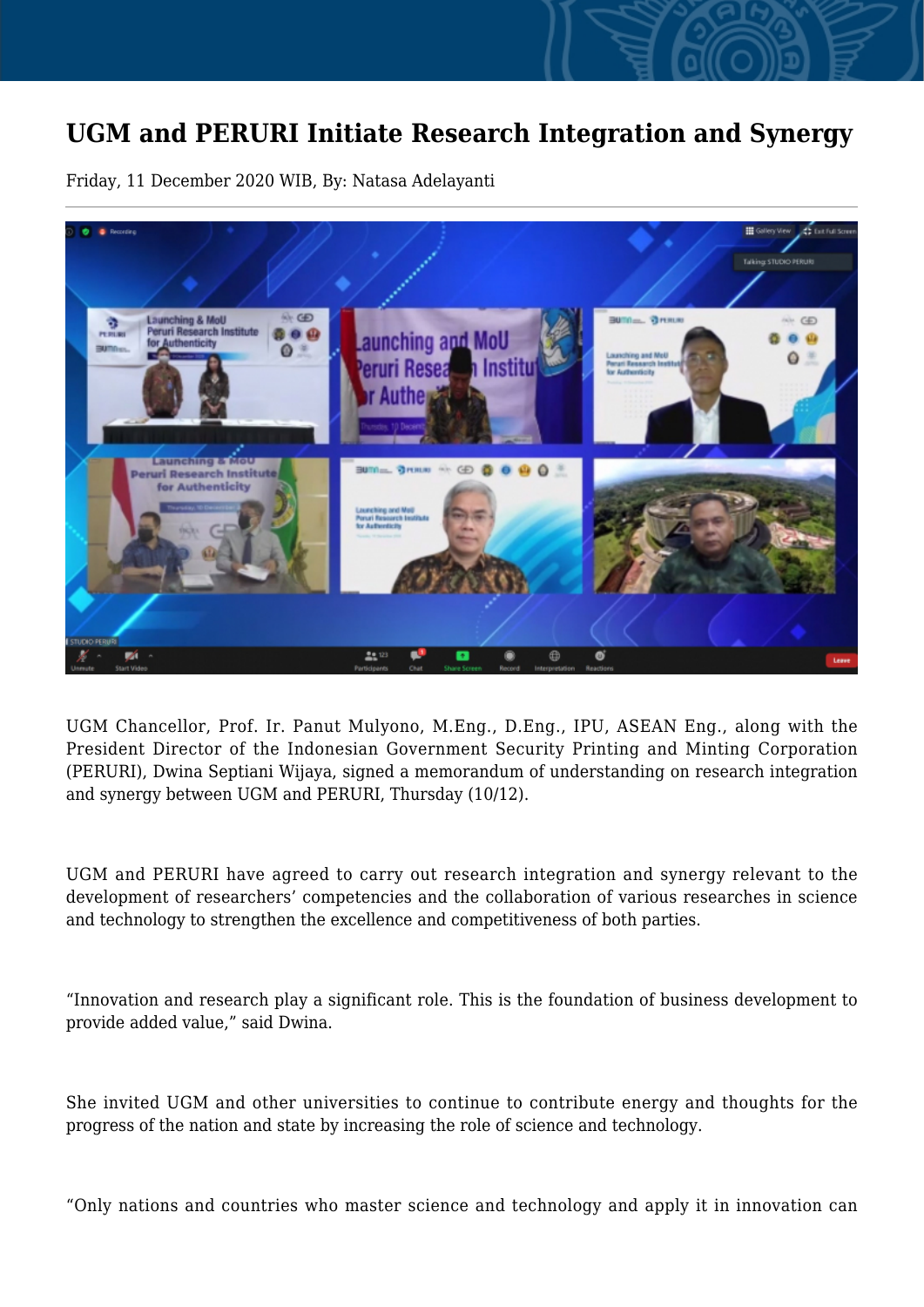

triumph in creating prosperity in the future," she said.

The scope of this memorandum of understanding includes research collaboration in fields relevant to UGM and PERURI's vision, mission, and strategic plans, exchange of competencies between institutions for researchers and/or expert staff, and exploration of the potential of both parties from various activities including competitions, seminars, workshops, and national and international conferences.

UGM and PERURI will also integrate to update scientific data and information for academic research or literature reviews, benchmarks, scientific research, and new, useful innovation research.

The signing of this memorandum of understanding was carried out online in conjunction with the launch of the PERURI Research Institute for Authenticity.

On this occasion, the Director General of Higher Education Ministry of Education and Culture, Prof. Ir. Nizam, commended them for the launch of the PERURI Research Institute and the cooperation with several universities in developing digital technology studies, especially those related to cybersecurity.

"Currently, the world's technology is growing faster and ubiquitous, leading to the necessity of cybersecurity for the virtual and actual world in the industrial revolution 4.0. It is crucial to explore research and development," said Nizam.

The Directorate General of Higher Education is ready to collaborate and cooperate, one of which is through a consortium that is expected to be the backbone of digital technology development in Indonesia.

"Congratulations to PERURI, hopefully, it can develop well and partner closely with researchers in other universities and research institutions," he added.

Author: Gloria Translator: Salma

## **Related News**

• [UGM Hosts UGM Expo 2015](http://ugm.ac.id/www.ugm.ac.id//en/news/10635-leiden-university-netherlands-initiate-cooperation-with-faculty-of-biology-ugm)